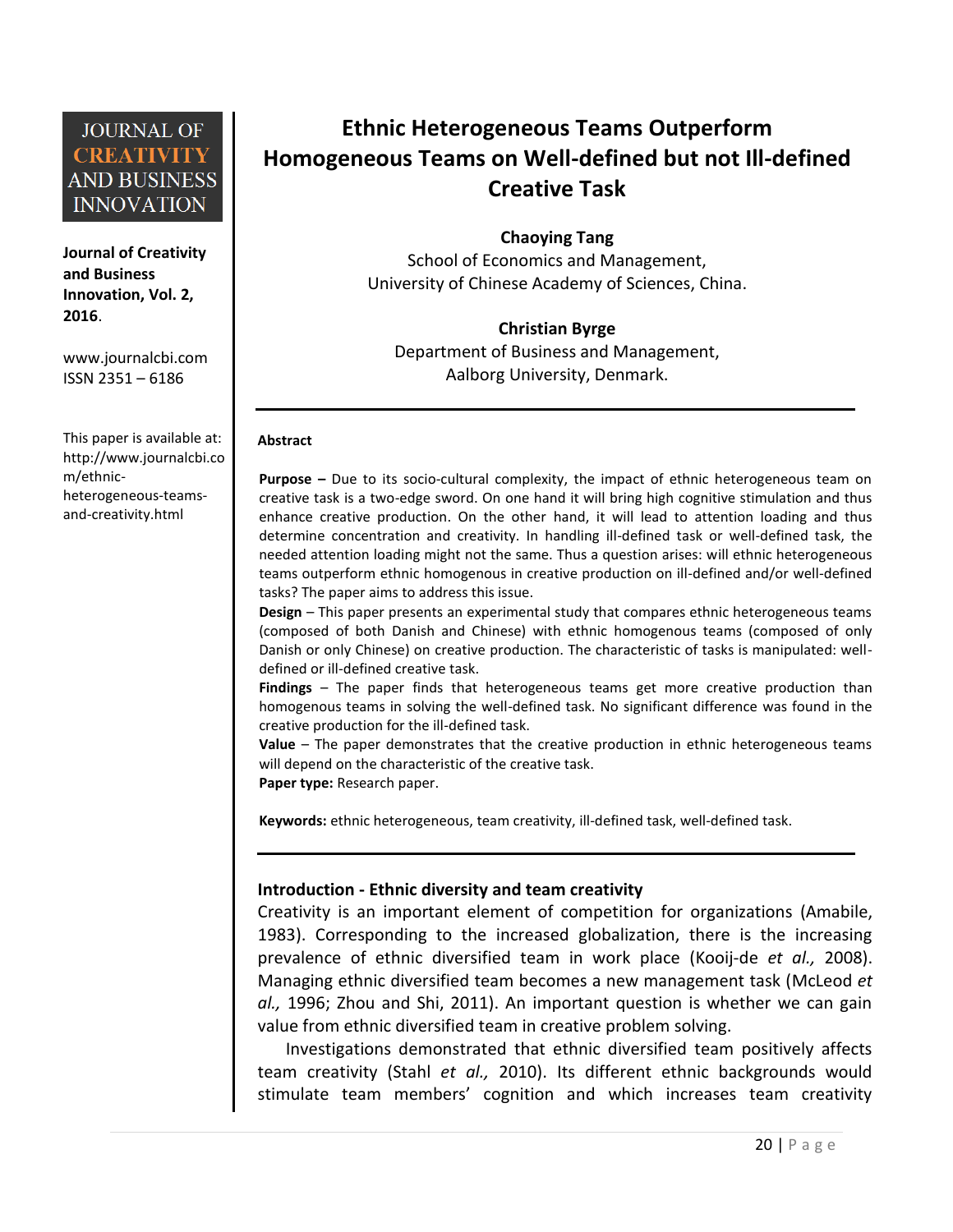**Journal of Creativity and Business Innovation, Vol. 2, 2016**.

[www.journalcbi.com](http://www.journalcbi.com/) ISSN 2351 – 6186

This paper is available at: [http://www.journalcbi.co](http://www.journalcbi.com/ideation-using-analogies.html) [m/ethnic](http://www.journalcbi.com/ideation-using-analogies.html)[heterogeneous-teams](http://www.journalcbi.com/ideation-using-analogies.html)[and-creativity.html](http://www.journalcbi.com/ideation-using-analogies.html)

(McLeod *et al.,* 1996; Paletz *et al.,* 2004; Dahlin *et al.*, 2005; Mathieu *et al.*, 2008; Curşeu, 2010). However, the effect of ethnic diversity on team performance is still in controversial (Greer *et al.*, 2012). Because ethnic differences may lead to poor social cooperation among team members (Cox *et al.*, 1991; Williams and O'Reilly, 1998) and may thereby negatively impact team processes and performance. A meta-analysis of 108 empirical studies on processes and performance in 10,632 teams suggested that the performance of cultural diversity team depends on their team process (Stahl *et al.*, 2010). Van Knippenberg and Schippers (2007) call for a contingency approach that incorporates relevant moderators and mediators in studying the effect of ethnic diversity on team performance. The categorization elaboration model was generated to explain this mechanics (van Knippenberg *et al*., 2004). It points out that the social categorization as a result of team's ethnic diversity would decrease team's joint elaboration of task information from others whom are 'out-of-category' to themselves. As such the potential benefit comes from team diversity on knowledge sharing and integration would fail to achieve. Together, scholars believe that in order to get the most of ethnic diversity team the main challenge the team manager facing is that how to help the team do good social cooperation (Chatman *et al.,* 2001).

To extend our understanding about ethnic diversity and team creativity, this paper introduces a new perspective into the research model: the characteristic of the task. In other words, we argue that the creative production of ethnic heterogeneous team depends on whether the creative task is well-defined or illdefined. If the creative task is ill-defined it may affect the ethnic heterogeneous team's creative performance negatively. The reason is that the socio-cultural complexity in ethnic heterogeneous teams working on an ill-defined task will result in high attention loading and thus diminish the potential benefits of cognitive stimulation companied by team members' different backgrounds. When the creative task is ill-defined their attention would be split according to the cognitive loading theory (Chandler and Sweller, 1992). The team members will make a stronger effort to control their attention which leads to the focused attention. The focused attention will prevent the team from taking advantage of the value of information diversity. In the case of working for well-defined task the ethnic heterogeneous team will not have the same problem. The results of the experiment study in this paper on graduate students from Denmark and China supported this hypothesis.

### **Attention loading of ethnic diversity team in solving ill-defined creative problem**

The purpose of this study is to investigate the effect of ethnic diversity on team creativity. Creativity in this study means the fluency, originality, and flexibility of the team's ideas or solutions. It is measured by the divergent thinking test generated by Torrance (Runco *et al.*, 2010). Fluency refers to the number of idea generated. Originality refers to novel, unusual or the statistical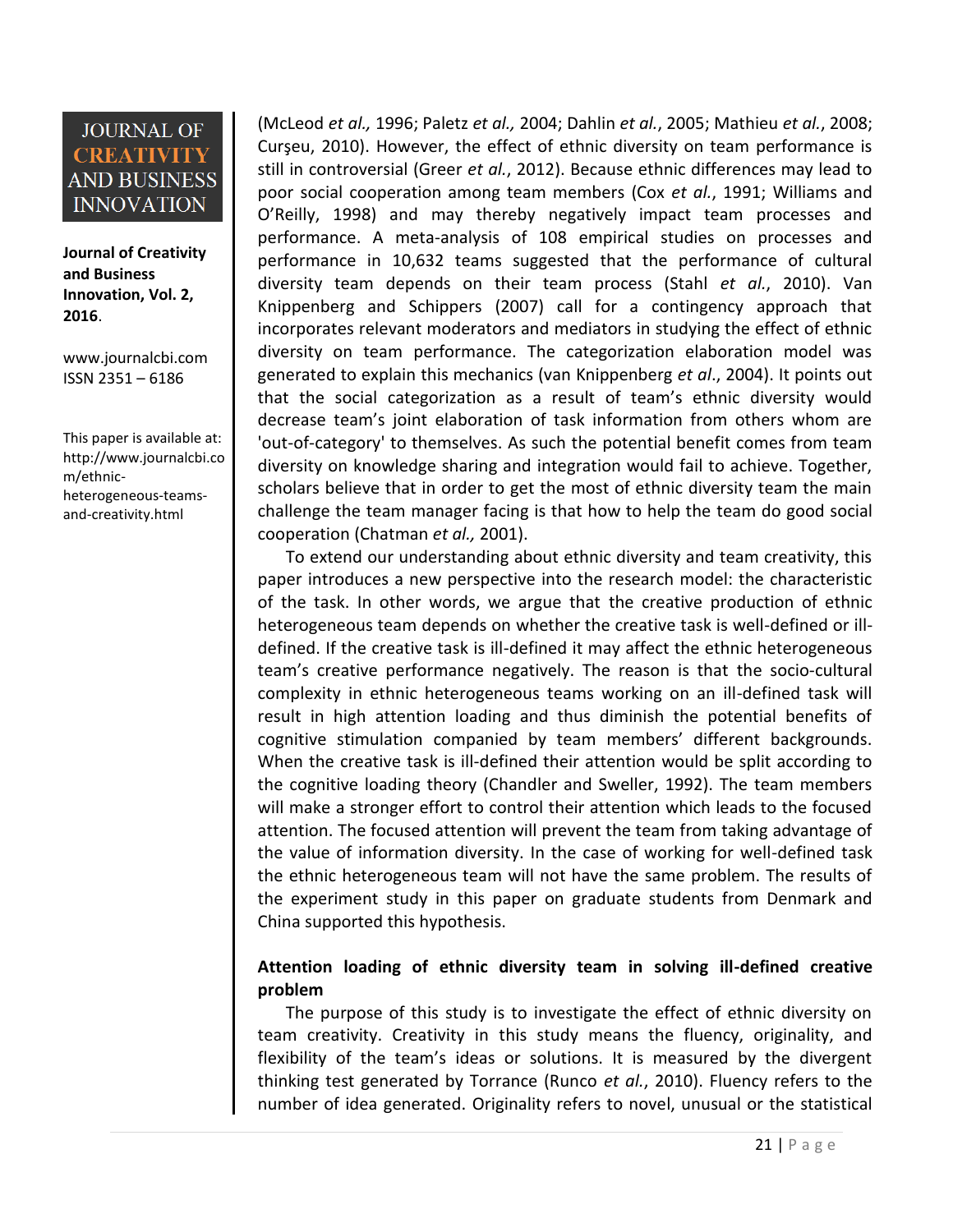**Journal of Creativity and Business Innovation, Vol. 2, 2016**.

[www.journalcbi.com](http://www.journalcbi.com/) ISSN 2351 – 6186

This paper is available at: [http://www.journalcbi.co](http://www.journalcbi.com/ideation-using-analogies.html) [m/ethnic](http://www.journalcbi.com/ideation-using-analogies.html)[heterogeneous-teams](http://www.journalcbi.com/ideation-using-analogies.html)[and-creativity.html](http://www.journalcbi.com/ideation-using-analogies.html)

infrequency of an idea. Flexibility is defined by the frequency of change in perception / perspective. It is measured by the number of unique categories of relevant responses / ideas (Nijstad *et al.*, 2003).

Creative ideas cannot be generated ex nihilo. The generation of creative ideas involves both the retrieval of existing knowledge from memory, combining or reorganizing concepts or ideas, exploring for new attributes (Mumford *et al.*, 1991; Finke *et al.*, 1992; Baughman and Mumford, 1995; Ward *et al.*, 1997; Nijstad and Stroebe, 2006). Creative idea generation is inherent to human cognitive functioning (Nijstad *et al.*, 2010; Finke *et al.*, 1992), which is the nature of prior accumulated knowledge and the character of the intra-psychic processes that enable the acquisition, storage, transformation, and use of knowledge (Cacioppo and Petty, 1982). In the process of team problem solving, team members have chance to access other members' opinion, knowledge and information. Thus individual accumulated knowledge will be stimulated in the team process. However, our working memory is limited in both capacity and duration (Simon, 1974). Only a limited number of elements of information can be held in the working memory and even less if these elements need to be combined or processed concurrently (Chandler and Sweller, 1992). Studies have shown that tasks without a working memory load elicit more mind-wandering than tasks with a working memory load (e.g., Smallwood *et al*., 2009). It has been found that in the process of creative problem solving, the presence of others can serve as a distraction, lead to attentional conflict, and causing attentional overload (Baron, 1986). Team's ethnic diversity composition might be a source of distraction for team members. In initial interactions, team members' categorization of one another is based on surface-level features (Schneider *et al.*, 1995). From a social categorization perspective, teams having high sub-group categorizations will have more difficult to work as one team (Gaertner and Dovidio 2000), and increase team members' mental distraction (Greer and Chwalisz, 2007). Research suggests that individuals in settings with social category homogeneity versus social category heterogeneous may be relatively more motivated by, and concerned about, social rather than task goals (e.g., Brewer and Miller, 1996). Attention to relational concerns diminishes attention on work (Sanchez, 2002). That in turn leads to a restriction in cognitive focusing, causing an individual to attend to cues that are central to a task and to ignore peripheral cues. To avoid taxing their attentional capacity the team members will rely on cognitive shortcuts such as heuristics and pre-existing schemata. An experiment study found that the best condition for generating creativity was working alone and with no expectation of evaluation (Shalley, 1995). Attentional overload may, therefore, be elicited by the ethnic diversity and be dysfunctional for creativity.

On the other hand, team members' attentional loading during the problem solving process might be caused by the characteristics of task. In creative problem solving theory, problems can be categorized into two groups: ill-defined problem or well-defined problem. Ill-defined problems are problems have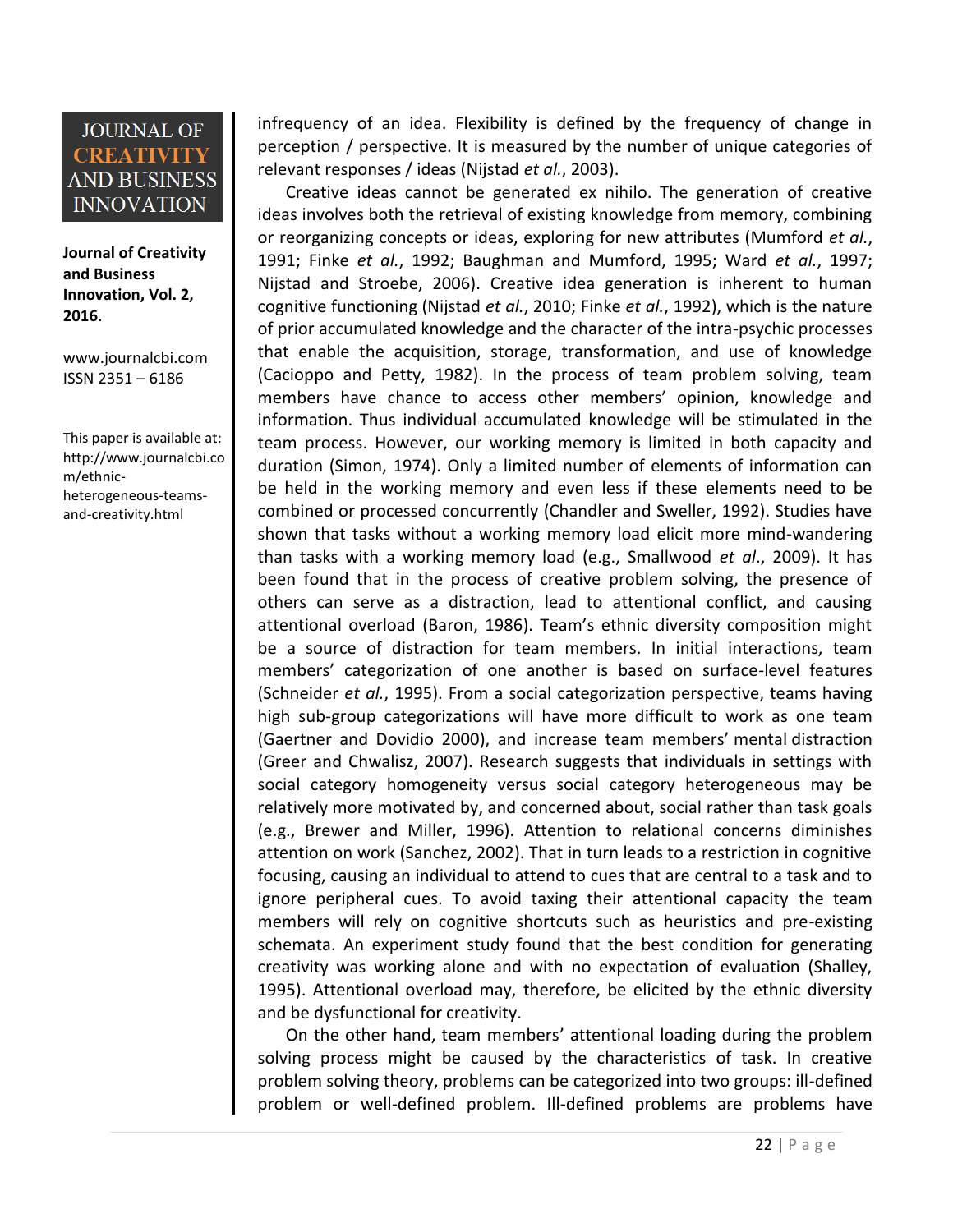**Journal of Creativity and Business Innovation, Vol. 2, 2016**.

[www.journalcbi.com](http://www.journalcbi.com/) ISSN 2351 – 6186

This paper is available at: [http://www.journalcbi.co](http://www.journalcbi.com/ideation-using-analogies.html) [m/ethnic](http://www.journalcbi.com/ideation-using-analogies.html)[heterogeneous-teams](http://www.journalcbi.com/ideation-using-analogies.html)[and-creativity.html](http://www.journalcbi.com/ideation-using-analogies.html)

unclear goals or vague information. Well-defined problems are those with clear goals, or clear guidelines and rules (Pretz *et al.*, 2003).

Similar with what is discussed in goal theory, that is, performance goal has a behavior regulation function (Locke and Latham, 1990). The comparison of performance with task goal can regulate individuals' behaviors (Kanfer, 1990). When the task's goal is clear, team members' attention will be narrowed and thus diminish the search for different categories of concept or knowledge. Welldefined tasks result in processing fewer cues or data (Payne, 1982). On the contrast, when processing ill-defined tasks, the vague task goal and task process will ask for more cognitive resources. A related result came from a study on decision makers, which turned out that when handling ill-defined task, in order to minimize their expenditure of scarce cognitive resources, decision makers would uncritically examine both relevant and irrelevant cues (Baron, 1986). Thus the problem solving process of ill-defined task will ask for more attention loading and the distraction caused by attentional conflict is particularly problematic (Sanders and Baron, 1975).

Together, the ethnic heterogeneous team would have an impairment effect on team creative performance by disrupting individuals' cognitive processing in solving ill-defined creative problem. Hence, we pointed out the following hypothesis:

*Hypothesis 1: Heterogeneous team will be more fluent, original and flexible than homogeneous team in solving well-defined creative task.*

*Hypothesis 2: Heterogeneous team will not less fluent, original and flexible than homogeneous team in solving ill-defined creative task.*

### **Experiment study**

Participants in this study included 31 graduate students from China and Denmark (15 Chinese and 16 Danish). They were attending a course in innovation and creativity as part of a 2-year master program in China. In the course only English was used. The second author was a teacher on the course. He introduced the study and collected the data. The participants were informed that this was a mix of a lecture and an experiment study, and that their performance would be scores by judges and feedback would be given back to them 2 weeks after the experiment. The feedback was a point of departure for a theme on teamwork and creativity. There were 19 males (7 Chinese and 12 Danish) and 12 females (8 Chinese and 4 Danish). The average age was 23.52 (ranged from 20-30 years old, SD = 2.01), with mean working experience 22.23 weeks (ranged from 0-108 weeks).

A 2 (task characteristics) x 2 (team ethnic diversity) experiment study was used to explore for task characteristic on the one dimension and ethnic diversity on the other dimension. Task characteristic was manipulated by using welldefined task and ill-defined task. Task 1 & 2 were finished by homogenous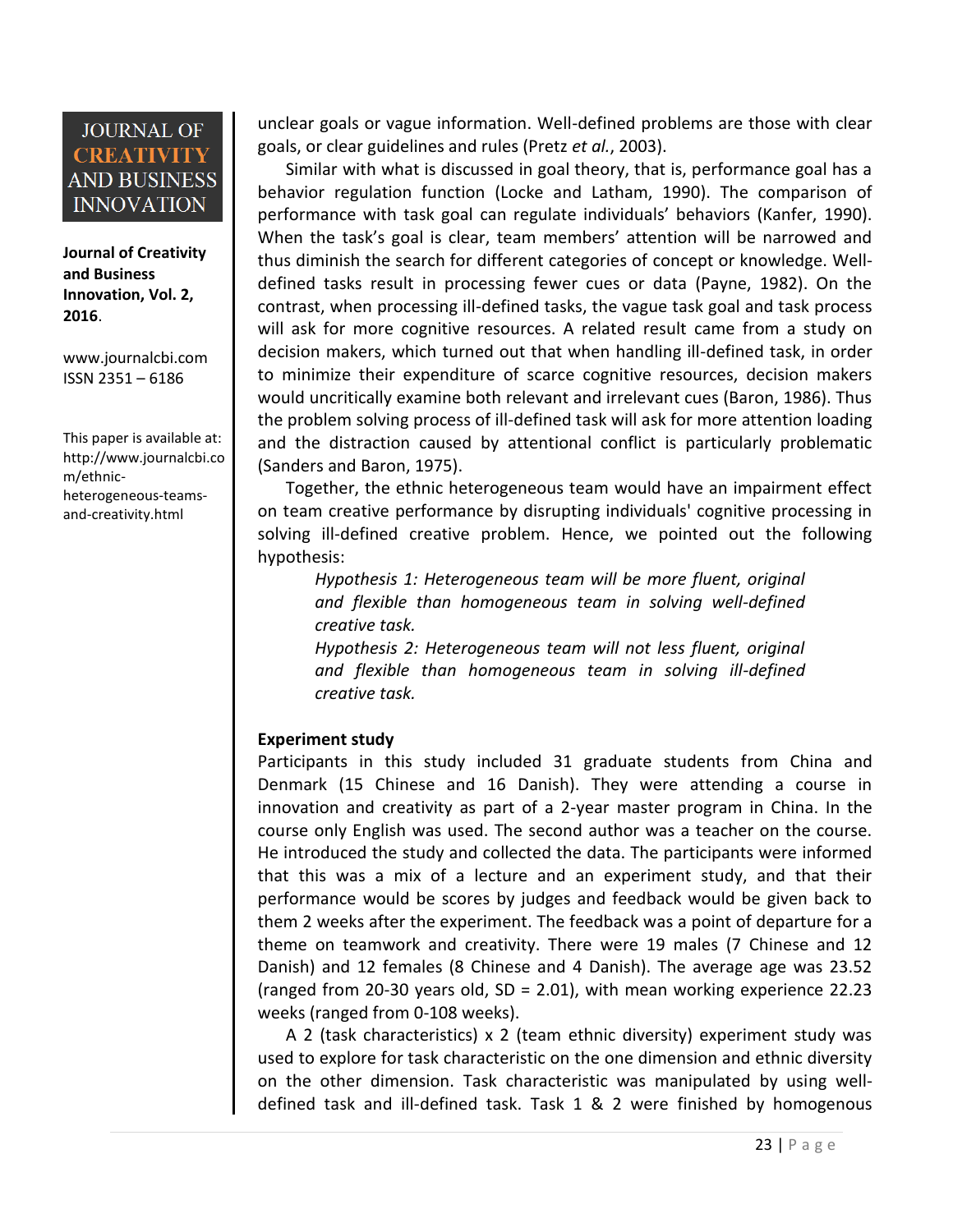**Journal of Creativity and Business Innovation, Vol. 2, 2016**.

[www.journalcbi.com](http://www.journalcbi.com/) ISSN 2351 – 6186

This paper is available at: [http://www.journalcbi.co](http://www.journalcbi.com/ideation-using-analogies.html) [m/ethnic](http://www.journalcbi.com/ideation-using-analogies.html)[heterogeneous-teams](http://www.journalcbi.com/ideation-using-analogies.html)[and-creativity.html](http://www.journalcbi.com/ideation-using-analogies.html)

(national) teams, and task 3 & 4 were finished by heterogeneous (international) teams. All students were randomly assigned into national teams. There were five Chinese teams and each team had three students. For the four Danish teams, each team had four students. After they had finished task 1 & 2, all students were randomly assigned into international teams. There were 8 international teams and each team had two Danish students and two Chinese students, except one international team had two Danish students and one Chinese student.

In order to control the effect of teams' problem solving process, all teams were asked to use brainstorming method to finish the tasks. Brainstorming is a widely used team idea generation tool (Osborn, 1957; Diehl and Stroebe, 1987; Mullen *et al.,* 1991; Paulus and Brown, 2007). Before the experiment study brainstorming method was demonstrated by the second author. The four experiment tasks were explained in the following.

- Task 1 included a well-defined task: "Please list all the ideas you can come up with for a future cup. Do not worry about how much the change would cost. Think only about what would make it a better cup for any purpose you may think of. Be as creative as possible. Please write your ideas as keywords."
- Task 2 included an ill-defined task: "Imagine a situation where it would only be possible to walk around between midnight and six o´clock in the morning. It is the same for all people all over the world. Please list all the potentials and consequences such a situation would give. Do not worry about how absurd the situation would be. Think only about what we could use the situation for and how it would affect our lives. Be as creative as possible. Please write your potentials and consequences as keywords".
- Task 3 included a well-defined task: "Please list all the ideas you can come up with for a future shoe. Do not worry about how much the change would cost. Think only about what would make it a better cup for any purpose you may think of. Be as creative as possible. Please write your ideas as keywords".
- Task 4 included an ill-defined task: "Imagine a situation where it would only be possible to put clothes on by using a remote control. It is the same for all people all over the world. Please list all the potentials and consequences such a situation would give. Do not worry about how absurd the situation would be. Think only about what we could use the situation for and how it would affect our lives. Be as creative as possible. Please write your potentials and consequences as keywords".

The whole team worked together by brainstorming method. They were given a white paper and were asked to write the keywords of their idea in the paper. It lasted for 15 minutes. Then they wrote down their name on the paper and an instructor collected all the papers.

**Measure.** In this study, fluency for each team was calculated by the number of keywords each team generated (Nijstad *et al.*, 2010). Originality was scored by two professors from Denmark and by two graduate students of organizational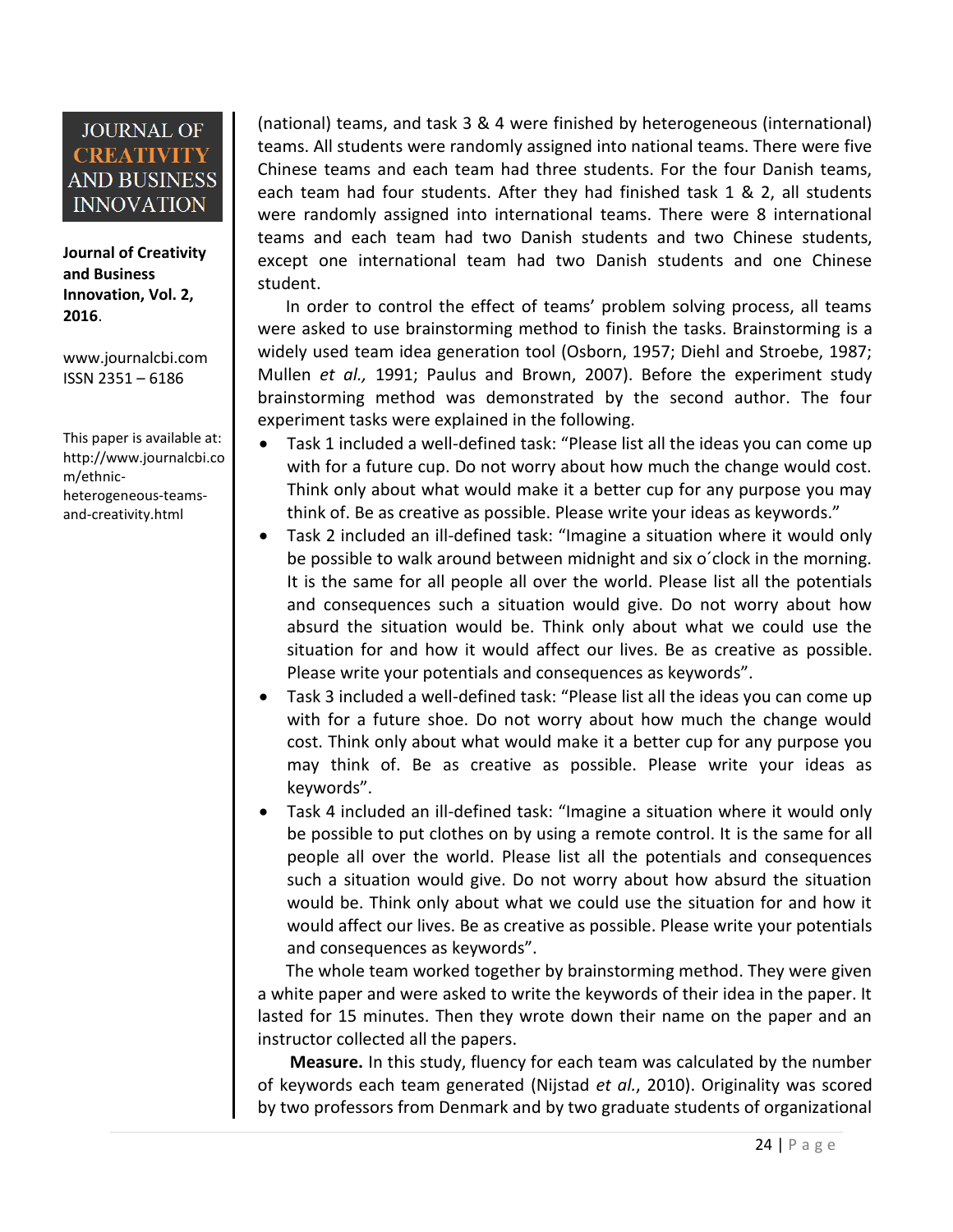**Journal of Creativity and Business Innovation, Vol. 2, 2016**.

[www.journalcbi.com](http://www.journalcbi.com/) ISSN 2351 – 6186

This paper is available at: [http://www.journalcbi.co](http://www.journalcbi.com/ideation-using-analogies.html) [m/ethnic](http://www.journalcbi.com/ideation-using-analogies.html)[heterogeneous-teams](http://www.journalcbi.com/ideation-using-analogies.html)[and-creativity.html](http://www.journalcbi.com/ideation-using-analogies.html)

behaviors from China. They were instructed by the second author on how to score each idea according to a 5-point scale: 1 points for no originality and 5 point for high originality. The scoring was conducted independently. Their interrater reliability on originality for were all acceptable (with *Cronbach a* was 0.82).

Flexibility was scored according to number of unique categories of ideas by two Danish researchers and one Chinese researcher. If the category titles were the same or had similar semantic meaning they were regarded as the same category and thus only received scoring as one. The scoring was conducted independently. The student's name and the team's name were blinded. The inter-rater reliability was acceptable (*Cronbach a* was 0.94).

#### **Results**

First step was the comparison of teams' differences in four studies. They were compared in terms of fluency, originality, and flexibility. All significant differences in the *T-test* among two kinds of teams are presented in table 1. It turned out that international teams (*N* = 16) performed significantly better in all three dimensions of creativity than national team (*N* = 18). More details, in the case of fluency, *M* international team = 43.63, *SD* = 11.31; *M* national team = 35.50, *SD* = 7.35,  $t = 2.52$ ,  $p < 0.05$ . In the case of originality, M international team = 9.89,  $SD = 2.69$ ; *M* national team = 7.45, *SD* = 2.41, *t* = 2.78, *p* < 0.01). And in the case of flexibility (*M* international team = 17.79, *SD* = 1.20; *M* national team = 15.67, *SD* = 2.70, *t* = 2.88, *p* < 0.01).

| Creative thinking | <b>Team</b>        | Team<br>number | М     | SD    | t    | р             |
|-------------------|--------------------|----------------|-------|-------|------|---------------|
| Fluency           | National team      | 18             | 35.50 | 7.35  | 2.52 | ${}_{< 0.05}$ |
|                   | International team | 16             | 43.63 | 11.31 |      |               |
| Originality       | National team      | 18             | 7.45  | 2.41  | 2.78 | ${}_{0.01}$   |
|                   | International team | 16             | 9.89  | 2.69  |      |               |
| Flexibility       | National team      | 18             | 15.67 | 2.70  | 2.88 | ${}_{0.01}$   |
|                   | International team | 16             | 17.79 | 1.20  |      |               |

Table 1. Performance difference between national team and international team in all tasks.

 Then, we compared the international and national team in well-defined tasks and ill-defined task separately by running *T-test*. It turned out that in the case of well-defined task, international teams performed better than national teams. More details, in the case of fluency, *M* international team = 52.00, *SD* = 9.02; *M* national  $t_{\text{team}} = 35.22$ ,  $SD = 8.07$ ,  $t = 4.05$ ,  $p < 0.001$ . In the case of originality, M international team = 12.03, *SD* = 1.97; *M* national team = 7.02, *SD* = 2.31, *t* = 4.77, *p* < 0.001). And in the case of flexibility (M international team  $= 18.58$ ,  $SD = 1.02$ ; M national team  $= 15.54$ , SD = 2.27, *t* = 4.63, *p* < 0.001). But in the case of ill-defined task, international teams performed not significant difference than national teams. More details see table 2.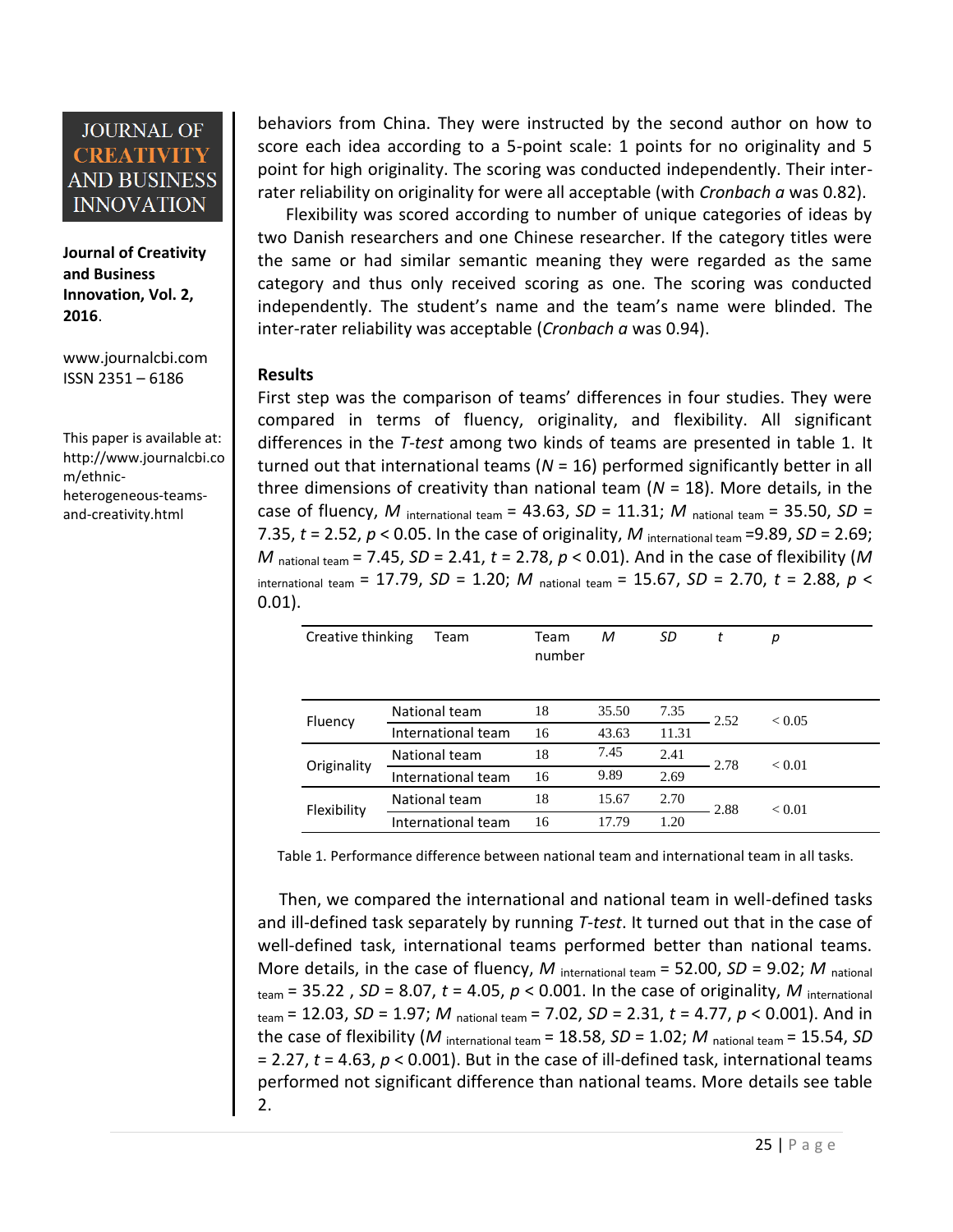**Journal of Creativity and Business Innovation, Vol. 2, 2016**.

[www.journalcbi.com](http://www.journalcbi.com/) ISSN 2351 – 6186

This paper is available at: [http://www.journalcbi.co](http://www.journalcbi.com/ideation-using-analogies.html) [m/ethnic](http://www.journalcbi.com/ideation-using-analogies.html)[heterogeneous-teams](http://www.journalcbi.com/ideation-using-analogies.html)[and-creativity.html](http://www.journalcbi.com/ideation-using-analogies.html)

| Creative thinking             | Team               | Team<br>numb<br>er | M     | SD   | t      | $\boldsymbol{p}$ |
|-------------------------------|--------------------|--------------------|-------|------|--------|------------------|
| Well-defined                  | National team      | 8                  | 35.22 | 8.07 | 4.05   |                  |
| creative task:<br>Fluency     | International team | 9                  | 52.00 | 9.02 |        | < 0.001          |
| Well-defined                  | National team      | 8                  | 7.02  | 2.31 | 4.77   |                  |
| creative task:<br>Originality | International team | 9                  | 12.03 | 1.97 |        | < 0.001          |
| Well-defined                  | National team      | 8                  | 14.54 | 2.27 | 4.63   |                  |
| creative task:<br>Flexibility | International team | 9                  | 18.58 | 1.02 |        | < 0.001          |
| Ill-defined creative          | National team      | 8                  | 35.78 | 7.03 |        |                  |
| task:<br>Fluency              | International team | 9                  | 35.25 | 5.68 | $-.17$ | > 0.05           |
| Ill-defined creative          | National team      | 8                  | 7.89  | 2.57 |        |                  |
| task:<br>Originality          | International team | 9                  | 7.75  | 1.07 | $-.14$ | > 0.05           |
| Ill-defined creative          | National team      | 8                  | 16.98 | 2.73 |        |                  |
| task:<br>Flexibility          | International team | 9                  | 16.81 | .75  | .17    | > 0.05           |

Table 2. Performance difference between national team and international team in well-defined task and ill-defined task.

 Thus the hypothesis 1 which predicts that heterogeneous team will be more fluent, original and flexible than homogeneous team in solving well-defined creative task was supported. And due to the finding that two kinds of team had no significant difference in creative production in solving ill-defined creative problem, hypothesis 2 which predicts that heterogeneous team will less fluent, original and flexible than homogeneous team in solving ill-defined creative task was rejected.

#### **Discussions**

The main finding of this study is that ethnic heterogeneous teams (international teams) performed better in well-defined creative tasks than ethnic homogenous teams (national teams). Our explanation includes that the more complex sociocultural background of international teams will bring forth more different perspectives, opinions and knowledge and thus provides the ethnic heterogeneous team the better conditions for the cognitive stimulation. As such the composing of the team will benefit team creativity. However, in temporary teams, ethnical surface-diversity would lead to social categorizing. Team members' attention will split into two parts: attention on the social categorizing and the attention allocated on handling the task. When the heterogeneous teams are solving the ill-defined task, the complex nature of the task resulted in additional attention loading. To copy with this situation, the team would struggle to control their attention on the task and would thus not have attention capacity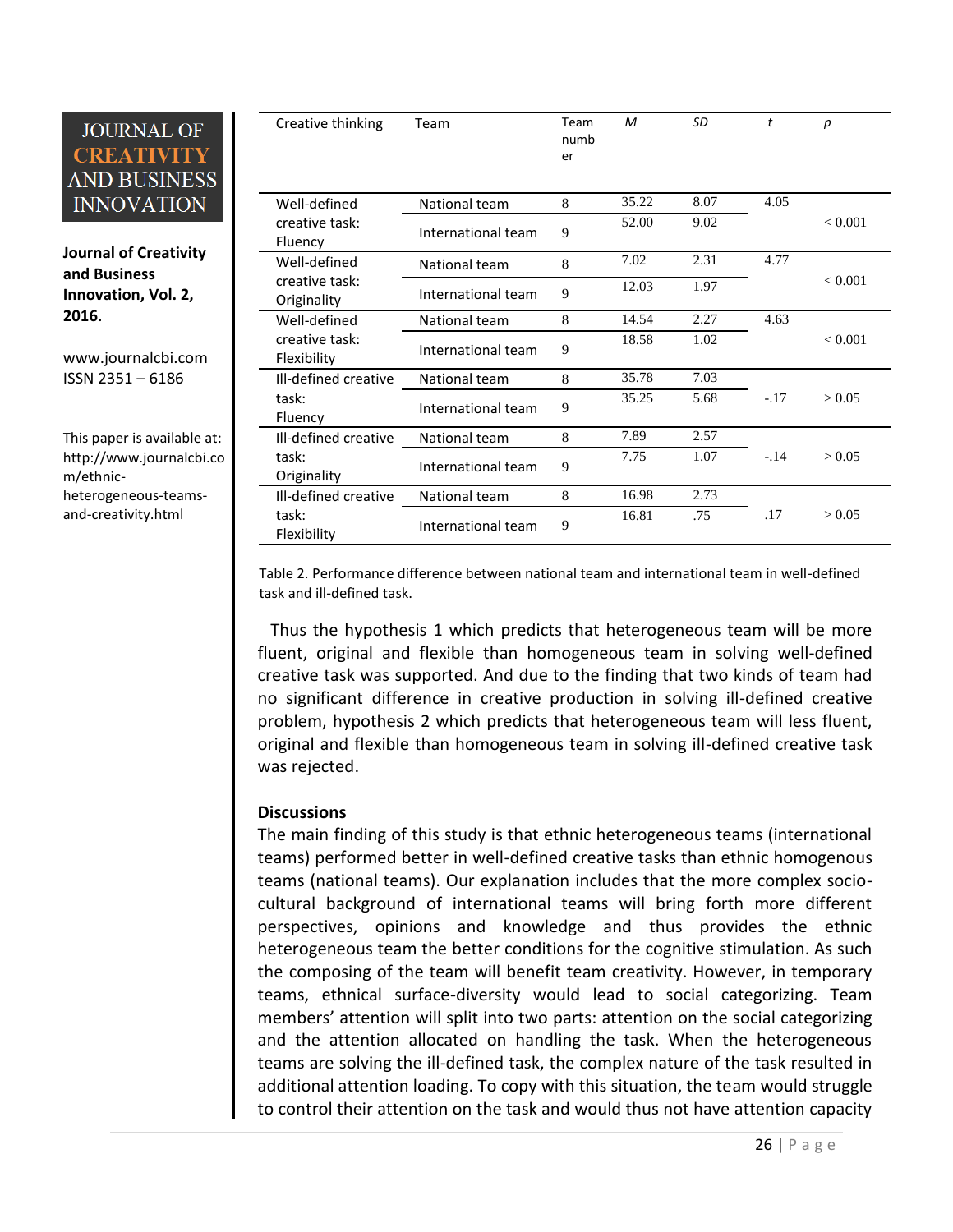**Journal of Creativity and Business Innovation, Vol. 2, 2016**.

[www.journalcbi.com](http://www.journalcbi.com/) ISSN 2351 – 6186

This paper is available at: [http://www.journalcbi.co](http://www.journalcbi.com/ideation-using-analogies.html) [m/ethnic](http://www.journalcbi.com/ideation-using-analogies.html)[heterogeneous-teams](http://www.journalcbi.com/ideation-using-analogies.html)[and-creativity.html](http://www.journalcbi.com/ideation-using-analogies.html)

to do remote thinking. As a result the benefit of teams' creativity come from ethnic heterogeneous team would be decreased. Thus, in this study heterogeneous teams weren't able to perform better than the national teams in the ill-defined creative task. On the contrast, when the creative task is welldefined, the international teams would face with less attention loading. Thus their attention loading was less serious and had more cognitive resources to focus on the creative task. The potential advantage of informational diversity of the heterogeneous teams on team creativity was achieved.

The attention loading has previously been studied in relation to group brainstorming technique. In order to improve creativity on complex tasks, a splitting up of the task can be done so that each part of the task is dealt with one at a time rather than simultaneously (Dennis *et al.*, 1996; Coskun *et al.*, 2000). Because doing different tasks at the same time will ask for category switching and needs a new search of memory (Nijstad and Diehl, 2006). This will slow down the thinking speed and lead to fewer ideas being generated within the same time interval (Nijstad and Stroebe, 2006). On the other hand, when solving one task one time, without the distracted of thinking other categories, the cognitive concentration or the focused task-directed cognitive effort which improve creativity (Nijstad and Stroebe, 2006; Nijstad *et al.*, 2010). Thus attentional loading should be managed during the creative problem solving process.

Update, the impact of team ethnic diversity on team creativity mainly discussed from the perspective of team cooperation, conflict and trust (van Knippenberg *et al*., 2004). This paper first pointed out team ethnic diversity is a source of team attentional loading. In this study the team problem solving process was controlled. That is, all the temporary teams solved creative problem with the same brain storming method. The brainstorming method helped the teams avoiding relational conflict and it gave all the teams a same interaction strategy to solve the creative problems. The results of this study suggest that the social distraction in ethnic diversified teams cause an attention loading effect and thus prevent the ethnic diversified teams from taking full advantage from the knowledge diversity of the team in the case of ill-defined tasks.

Based on the findings, we can point some practical suggestions towards ethnic diversified team managers: first, temporary ethnic diversified teams will be better at solving well-defined creative tasks than solving ill-defined creative tasks. Team building and culture training exercises may help these teams spend less attention on the socio-cultural differences. Another method may be to establish a team identity to prevent their attention splitting. A final suggestion may be to split up the task into several smaller less complex tasks, which will decrease attention requirement by asking the teams to finish them one by one.

The limitation of this study: the sample size of the experiment study was small and the ethicality only includes China and Denmark. Hence, generalization of the result from this paper should be done with cautiousness. However, we still believe that the finding of this study has its value for cross-culture team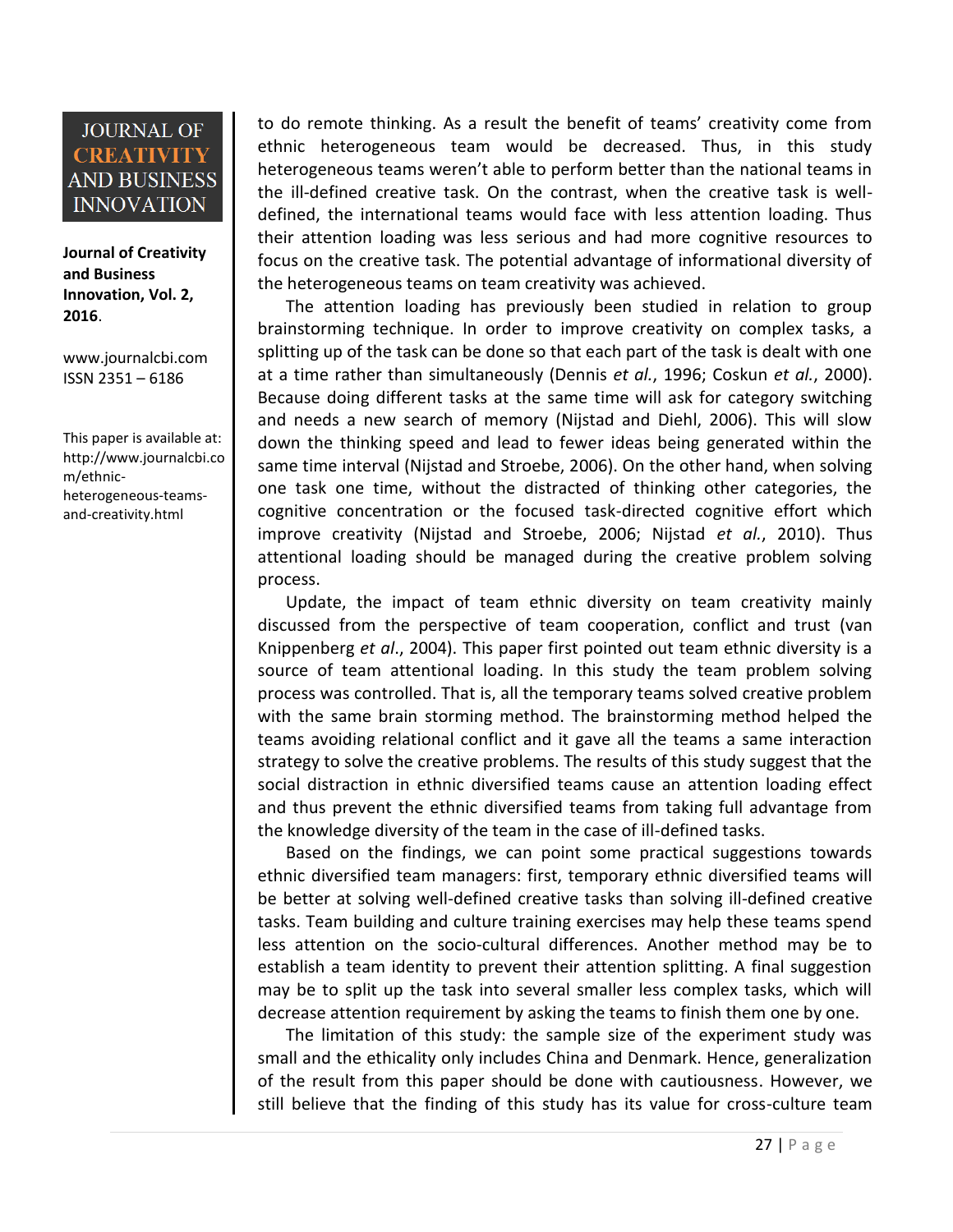**Journal of Creativity and Business Innovation, Vol. 2, 2016**.

[www.journalcbi.com](http://www.journalcbi.com/) ISSN 2351 – 6186

This paper is available at: [http://www.journalcbi.co](http://www.journalcbi.com/ideation-using-analogies.html) [m/ethnic](http://www.journalcbi.com/ideation-using-analogies.html)[heterogeneous-teams](http://www.journalcbi.com/ideation-using-analogies.html)[and-creativity.html](http://www.journalcbi.com/ideation-using-analogies.html)

#### management, and team creativity management.

#### **References:**

Amabile, T.M. (1983). *The Social Psychology of Creativity.* New York, NY: Springer-Verlag. Baron, R. S. (1986). Distraction-conflict theory: Progress and problems. *Advances in Experimental Social Psychology,* 19, 1-39.

Baughman, W.A., & Mumford, M. D. (1995). Process-analytic models of creative capacities: Operations influencing the combination-and-reorganization process. *Creativity Research Journal,* 8 (1). 37-62.

Brewer, M.B., & Miller, N. (1996). *Intergroup Relations.* Buckingham, UK: Open University Press.

- Brown, V.R., & Paulus, P.B. (2002). Making group brainstorming more effective: Recommendations from an associative memory perspective. *Current Directions in Psychological Science*, 11 (6). 208-212.
- Cacioppo, J.T., & Petty, R.E. (1982). The need for cognition. *Journal of Personality and Social Psychology*, 42, 116–131.
- Chandler, P., & Sweller, J. (1992). The split-attention effect as a factor in the design of instruction. *British Journal of Educational Psychology,* 62 (2), 233-246.
- Chatman, Jennifer A., & Francis J. Flynn. (2001). The influence of demographic heterogeneity on the emergence and consequences of cooperative norms in work teams, *Academy of Management Journal,* 44 (5), 956–74.
- Coskun, H., Paulus, P.B., Brown, V., & Sherwood, J.J. (2000). Cognitive stimulation and problem presentation in idea-generation groups. *Group Dynamics: Theory, Research and Practice,* 4 (4), 307-329.
- Cox, T.H., Lobel, S.A., & McLeod, P.L. (1991). Effects of ethnic group cultural differences on cooperative and competitive behavior on a group task. *Academy of Management Journal,* 34 (4), 827-847.
- Curşeu, P.L. (2010). Team creativity in web site design: An empirical test of a systemic model. *Creativity Research Journal,* 22, 98-107.
- Dahlin, K. B., Weingart, L. R., & Hinds, P. J. (2005). Team diversity and information use. *Academy of Management Journal,* 48, 1107–1123.
- Dennis, A.R., Valacich, J.S., Connolly, T., & Wynne, B.E. (1996). Process structuring in electronic brainstorming. *Information Systems Research,* 7(2), 268-277.
- Diehl, M., & Stroebe, W. (1987). Productivity loss in brainstorming groups: Toward the solution of a riddle. *Journal of Personality and Social Psychology,* 53, 497-509.
- Finke, R.A., Ward, T.B,. & Smith, S.M. (1992). *Creative Cognition: Theory, Research and Applications.* Cambridge, MA: MIT Press.
- Gaertner, S.L., & Dovidio, J.F. (2000). *Reducing Intergroup Bias. The Common Ingroup Identity Model.* Philadelphia, PA: Psycholgy Press.
- Greer L.L., Homan, A.C., De Hoogh A.H.B., & Den Hartog, D.N. (2012). Tainted visions: The effect of visionary leader behaviors and leader categorization tendencies on the financial performance of ethnically diverse teams. *Journal of Applied Psychology*, 97(1), 203–213.
- Greer, T.M., & Chwalisz, K. (2007). Minority-related stressors and coping processes among African American college students. *Journal of College Student Development,* 48 (4), 388-404.
- Kanfer, R. (1990). *Motivation Theory and Industrial and Organizational Psychology. Handbook of Industrial and Organizational Psychology (2nd ed.).* 1, 75-170. Palo Alto, CA: Consulting Psychologists Press.
- Kooij-de Bode, H.J.M., Van Knippenberg, D., & van Ginkel, W.P. (2008). Ethnic diversity and distributed information in group decision making: The importance of information elaboration. *Group Dynamics*, 12, 307–320.
- Locke, E.A., & Latham, G.P. (1990). *A Theory of Goal Setting & Task Performance.* Prentice-Hall, Inc.

Mathieu, J., Maynard, M.T., Rapp, T., & Gilson, L. (2008), Team effectiveness 1997–2007: A review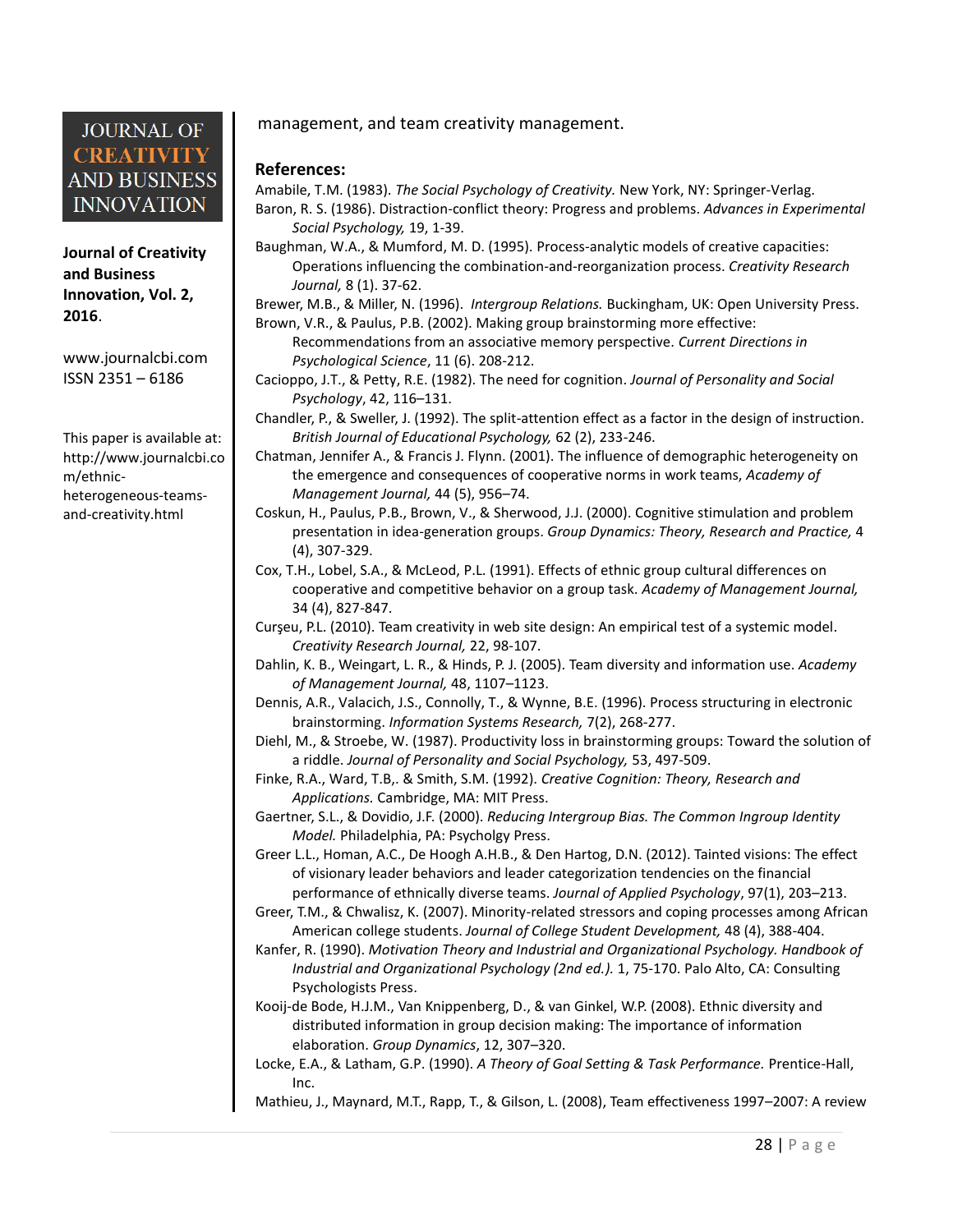**Journal of Creativity and Business Innovation, Vol. 2, 2016**.

[www.journalcbi.com](http://www.journalcbi.com/) ISSN 2351 – 6186

This paper is available at: [http://www.journalcbi.co](http://www.journalcbi.com/ideation-using-analogies.html) [m/ethnic](http://www.journalcbi.com/ideation-using-analogies.html)[heterogeneous-teams](http://www.journalcbi.com/ideation-using-analogies.html)[and-creativity.html](http://www.journalcbi.com/ideation-using-analogies.html)

of recent advancements and a glimpse into the future. *Journal of Management,* 34, 410– 476.

McLeod, P.L., Lobel, S.A., & Cox Jr.T.H. (1996). Ethnic diversity and creativity in small groups. *Small Group Research*, 27 (2), 248-264.

Mullen, B., Johnson, C., & Salas, E. (1991). Productivity loss in brainstorming groups: A metaanalytic integration. *Basic and Applied Social Psychology,* 12, 3-23.

Mumford, M.D., Mobley, M.I., Reiter-Palmon, R., Uhlman, C.E., & Doares, L.M. (1991). Process analytic models of creative capacities. *Creativity Research Journal,* 4 (2), 91-122.

Nijstad, B.A., & Stroebe, W. (2006). How the group affects the mind: A cognitive model of idea generation in groups. *Personality and Social Psychology Review*, 10 (3), 186-213.

Nijstad, B.A., De Dreu, C.K., Rietzschel, E.F., & Baas, M. (2010). The dual pathway to creativity model: Creative ideation as a function of flexibility and persistence. *European Review of Social Psychology*, 21(1), 34-77.

Nijstad, B.A., Stroebe, W., & Lodewijkx, H.F.M. (2003). Production blocking and idea generation: Does blocking interfere with cognitive processes? *Journal of Experimental Social Psychology,* 39(53), 1-548.

Osborn, A.F. (1957). *Applied Imagination* (1st ed.). New York, NY: Scribner's.

Paletz, S.B.F., Peng, K., Erez, M., & Maslach, C. (2004). Ethnic composition and its differential impact on group processes in diverse teams. *Small Group Research,* 35, 128-157.

Paulus, P.B.. & Brown, V.R. (2007). Toward more creative and innovative group idea generation: A cognitive-social-motivational perspective of brainstorming. *Social and Personality Psychology Compass*, 1 (1), 248-265.

Payne, J.W. (1982). Contingent decision behavior, *Psychological Bulletin*, 92 (2), 382-402.

- Pretz, J.E., Naples, A.J., & Sternberg, R.J. (2003). Recognizing, Defining and Representing Problems. In J.E. Davidson & R.J. Sternberg (eds.). *The Psychology Of Problem Solving*, 3-30. Cambridge University Press.
- Runco, M.A., Millar, G., Acar, S., & Cramond, B. (2010). Torrance tests of creative thinking as predictors of personal and public achievement: A fifty-year follow-up. *Creativity Research Journal*, 22 (4), 361-368.

Sanchez, B. J. (2002). Protestant Relational Ideology and (in) attention to relational cues in work settings, *Journal of Personality and Social Psychology*, 83, 919-929.

Sanders, G.S., & Baron, R.S. (1975). The motivating effects of distraction on task performance. *Journal of Personality and Social Psychology*, 32 No.6, 956-963.

Schneider, B., Goldstein, H.W., & Smith, D.B. (1995). The ASA framework: An update. *Personnel Psychology*, 48 (4), 747-773.

Shalley, C.E. (1995). Effects of coaction, expected evaluation, and goal setting on creativity and productivity. *Academy of Management Journal*, 38 (2), 483-503.

Smallwood, J., Nind, L., & O'Connor, R.C. (2009). When is your head at? An exploration of the factors associated with the temporal focus of the wandering mind. *Consciousness and Cognition,* 18 (1), 118-125.

Stahl, G. K., Maznevski, M.L., Voigt, A., & Jonsen, K. (2010). Unraveling the effects of cultural diversity in teams: A meta-analysis of research on multicultural work groups. *Journal of International Business Studies*, 41, 690-709.

van Knippenberg, D., & Schippers, M.C. (2007). Work group diversity. *Annual Review of Psychology*, 58, 515-541.

van Knippenberg, D., De Dreu, C.K.W., & Homan, A.C. (2004). Work group diversity and group performance: An integrative model and research agenda. *Journal of Applied Psychology*, 89, 1008-1022.

Ward, T.B., Smith, S.M., & Vaid, J. (1997). *Conceptual Structures and Processes Creative Thought: An Investigation of Conceptual Structures and Processes (1-27).* Washington, DC: American Psychological Association.

Williams, K. & O' Reilly, C. (1998). Demography and diversity in organizations: A review of 40 years of research. In B.M. Staw and L.L. Cummings (Eds.). *Research in Organizational Behavior*,20,